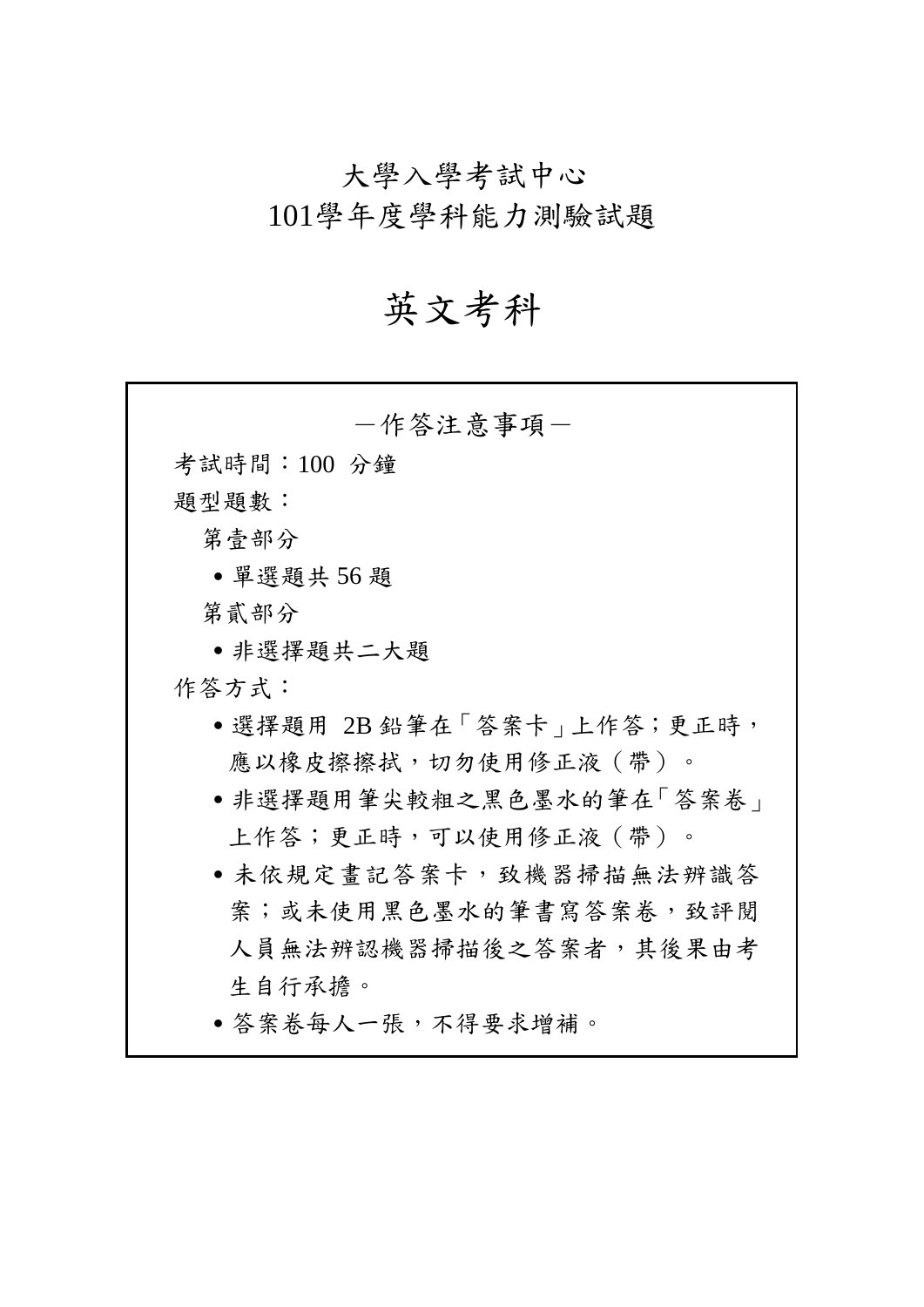# 第壹部分:單選題(占 **7 2**分 )

# 一、詞彙(占15分)

| 說明:第1題至第15題,每題有4個選項,其中只有一個是正確或最適當的選項,請畫記在<br>答案卡之「選擇題答案區」。各題答對者,得1分;答錯、未作答或畫記多於一個<br>選項者,該題以零分計算。         |                |                                            |                 |  |  |
|-----------------------------------------------------------------------------------------------------------|----------------|--------------------------------------------|-----------------|--|--|
| 1. The ending of the movie did not come as a ______ to John because he had already read the novel that    |                |                                            |                 |  |  |
| the movie was based on.                                                                                   |                |                                            |                 |  |  |
| $(A)$ vision                                                                                              | (B) focus      | $(C)$ surprise                             | (D) conclusion  |  |  |
| 2. In order to stay healthy and fit, John exercises ______. He works out twice a week in a gym.           |                |                                            |                 |  |  |
| $(A)$ regularly                                                                                           |                | (B) directly (C) hardly                    | (D) gradually   |  |  |
| 3. Traveling is a good way for us to ______ different cultures and broaden our horizons.                  |                |                                            |                 |  |  |
| $(A)$ assume                                                                                              | (B) explore    | $(C)$ occupy                               | (D) inspire     |  |  |
| 4. The story about Hou-I shooting down nine suns is a well-known Chinese _____, but it may not be a       |                |                                            |                 |  |  |
| true historical event.                                                                                    |                |                                            |                 |  |  |
| $(A)$ figure                                                                                              | $(B)$ rumor    | (C) miracle                                | (D) legend      |  |  |
| 5. According to recent research, children under the age of 12 are generally not ______ enough to          |                |                                            |                 |  |  |
| recognize risk and deal with dangerous situations.                                                        |                |                                            |                 |  |  |
| $(A)$ diligent                                                                                            | (B) mature     | (C) familiar                               | (D) sincere     |  |  |
| 6. Helen let out a sigh of _______ after hearing that her brother was not injured in the accident.        |                |                                            |                 |  |  |
| (A) hesitation                                                                                            | (B) relief     | $(C)$ sorrow                               | (D) triumph     |  |  |
| 7. Research suggests that people with outgoing personalities tend to be more _____, often expecting that  |                |                                            |                 |  |  |
| good things will happen.                                                                                  |                |                                            |                 |  |  |
| $(A)$ efficient                                                                                           | (B) practical  | (C) changeable (D) optimistic              |                 |  |  |
| 8. No one could beat Paul at running. He has won the running championship _____ for three years.          |                |                                            |                 |  |  |
| (A) rapidly                                                                                               | (B) urgently   | (C) continuously                           | (D) temporarily |  |  |
| 9. If you fly from Taipei to Tokyo, you'll be taking an international, rather than a _____ flight.        |                |                                            |                 |  |  |
| (A) liberal                                                                                               | (B) domestic   | (C) connected                              | (D) universal   |  |  |
| 10. Jack is very proud of his fancy new motorcycle. He has been ______ to all his friends about how cool  |                |                                            |                 |  |  |
| it looks and how fast it runs.                                                                            |                |                                            |                 |  |  |
| (A) boasting                                                                                              |                | (B) proposing (C) gossiping (D) confessing |                 |  |  |
| 11. The ideas about family have changed _______ in the past twenty years. For example, my grandfather     |                |                                            |                 |  |  |
| was one of ten children in his family, but I am the only child.                                           |                |                                            |                 |  |  |
| $(A)$ mutually                                                                                            | (B) narrowly   | (C) considerably                           | (D) scarcely    |  |  |
| 12. The chairperson of the meeting asked everyone to speak up instead of ______ their opinions among      |                |                                            |                 |  |  |
| themselves.                                                                                               |                |                                            |                 |  |  |
| $(A)$ reciting                                                                                            | $(B)$ giggling | (C) murmuring                              | (D) whistling   |  |  |
| 13. Although Mr. Chen is rich, he is a very ______ person and is never willing to spend any money to help |                |                                            |                 |  |  |
| those who are in need.                                                                                    |                |                                            |                 |  |  |
| (A) absolute                                                                                              | (B) precise    | (C) economic                               | (D) stingy      |  |  |
| 14. If you want to know what your dreams mean, now there are websites you can visit to help you _____     |                |                                            |                 |  |  |
| them.                                                                                                     |                |                                            |                 |  |  |
| (A) overcome                                                                                              | (B) interpret  | (C) transfer                               | (D) revise      |  |  |
| 15. The memory ______ of the new computer has been increased so that more information can be stored.      |                |                                            |                 |  |  |
| (A) capacity                                                                                              | (B) occupation | (C) attachment                             | (D) machinery   |  |  |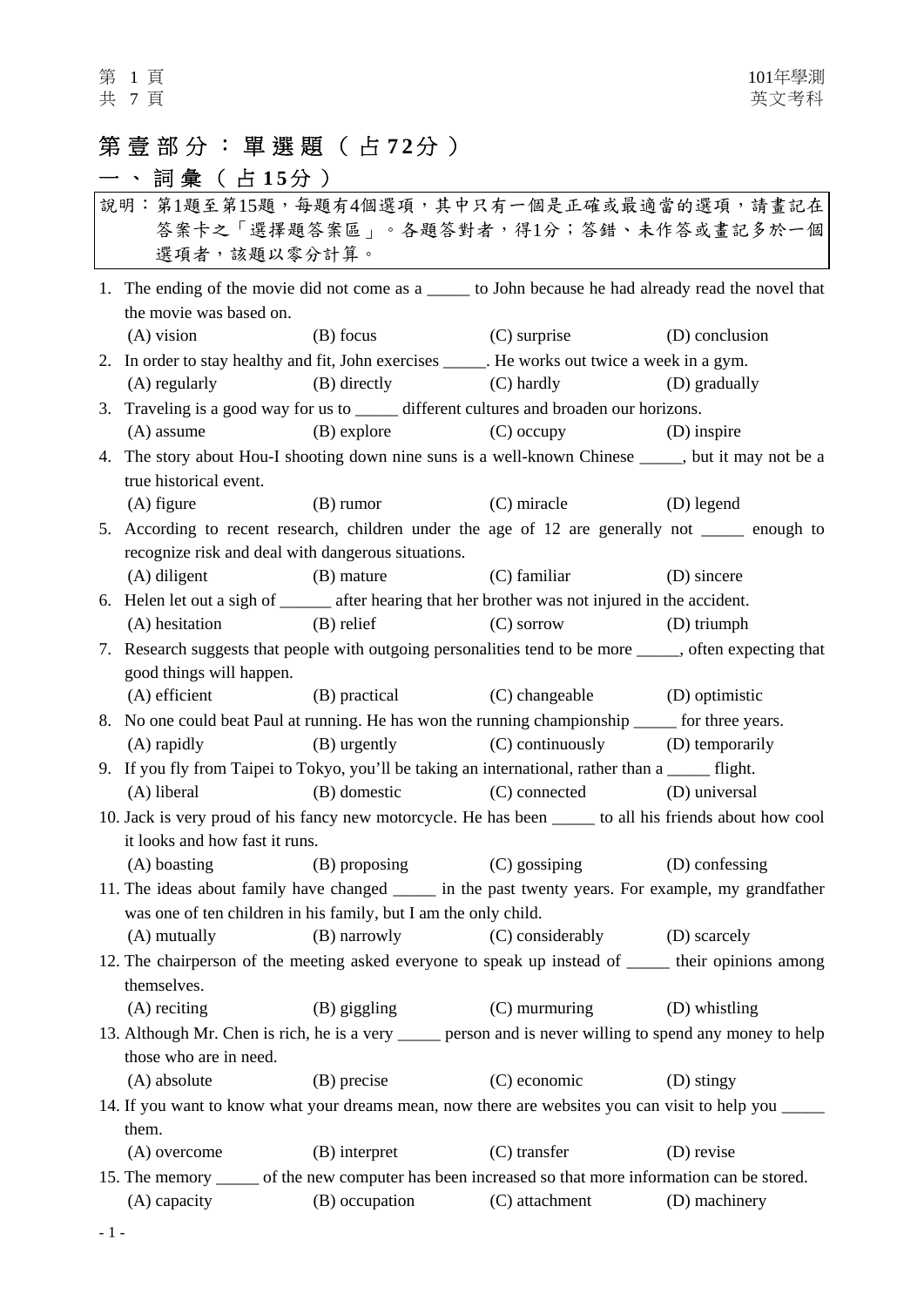### 二、綜合測驗(占 **1 5** 分 )

| 說明︰第16題至第30題,每題一個空格,請依文意選出最適當的一個選項,請畫記在答案 |  |  |
|-------------------------------------------|--|--|
| 卡之「選擇題答案區」。各題答對者,得1分;答錯、未作答或畫記多於一個選項      |  |  |
| 者,該題以零分計算。                                |  |  |

Kizhi is an island on Lake Onega in Karelia, Russia, with a beautiful collection of wooden churches and houses. It is one of the most popular tourist 16 in Russia and a United Nations Educational, Scientific, and Cultural Organization (UNESCO) World Heritage Site.

The island is about 7 km long and 0.5 km wide. It is surrounded by about 5,000 other islands, some of 17 are just rocks sticking out of the ground.

The entire island of Kizhi is, 18, an outdoor museum of wooden architecture created in 1966. It contains many historically significant and beautiful wooden structures, 19 windmills, boathouses, chapels, fish houses, and homes. The jewel of the architecture is the 22-domed Transfiguration Church, built in the early 1700s. It is about 37 m tall, 20 it one of the tallest log structures in the world. The church was built with pine trees brought from the mainland, which was quite common for the 18th century.

| 16. $(A)$ affairs | (B) fashions   | (C) industries  | (D) attractions  |
|-------------------|----------------|-----------------|------------------|
| 17. $(A)$ them    | (B) that       | $(C)$ those     | (D) which        |
| 18. $(A)$ in fact | (B) once again | $(C)$ as usual  | (D) for instance |
| 19. $(A)$ except  | (B) besides    | $(C)$ including | (D) regarding    |
| $20. (A)$ make    | (B) making     | $(C)$ made      | (D) to make      |

There was once a time when all human beings were gods. However, they often took their divinity for granted and 21 abused it. Seeing this, Brahma, the chief god, decided to take their divinity away from them and hide it 22 it could never be found.

Brahma called a council of the gods to help him decide on a place to hide the divinity. The gods suggested that they hide it  $\frac{23}{10}$  in the earth or take it to the top of the highest mountain. But Brahma thought 24 would do because he believed humans would dig into the earth and climb every mountain, and eventually find it. So, the gods gave up.

Brahma thought for a long time and finally decided to hide their divinity in the center of their own being, for humans would never think to 25 it there. Since that time humans have been going up and down the earth, digging, climbing, and exploring—searching for something already within themselves.

| $21. (A)$ yet    | (B) even     | $(C)$ never      | (D) rather    |
|------------------|--------------|------------------|---------------|
| $22. (A)$ though | (B) because  | $(C)$ where      | $(D)$ when    |
| 23. (A) close    | (B) apart    | $(C)$ deep       | (D) hard      |
| 24. (A) each     | (B) more     | $(C)$ any        | (D) neither   |
| 25. (A) look for | (B) get over | $(C)$ do without | (D) bump into |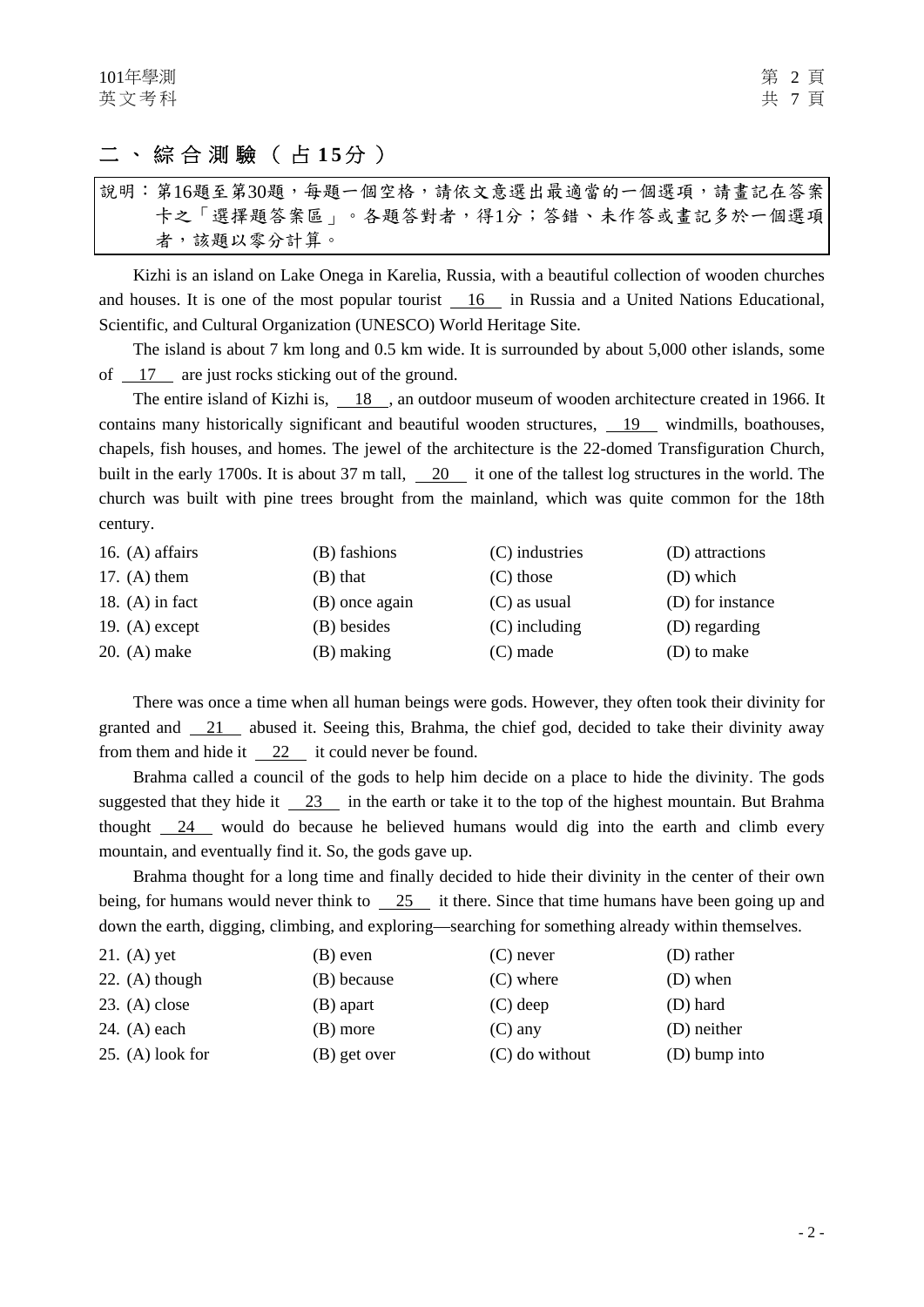In the fall of 1973, in an effort to bring attention to the conflict between Egypt and Israel, *World Hello Day* was born. The objective is to promote peace all over the world, and to 26 barriers between every nationality. Since then, *World Hello Day*—November 21st of every year— 27 observed by people in 180 countries.

Taking part couldn't be 28 . All one has to do is say hello to 10 people on the day. However, in response to the 29 of this event, the concepts of fostering peace and harmony do not have to be confined to one day a year. We can  $\frac{30}{10}$  the spirit going by communicating often and consciously. It is a simple act that anyone can do and it reminds us that communication is more effective than conflict.

| 26. (A) skip over | (B) come across | $(C)$ look into | (D) break down |
|-------------------|-----------------|-----------------|----------------|
| 27. (A) is        | (B) has been    | $(C)$ was       | (D) had been   |
| 28. (A) quicker   | (B) sooner      | $(C)$ easier    | (D) better     |
| 29. $(A)$ aim     | (B) tone        | $(C)$ key       | (D) peak       |
| 30. $(A)$ push    | (B) keep        | $(C)$ bring     | (D) make       |

### 三、文意選填(占 **1 0** 分 )

| 說明:第31題至第40題,每題一個空格,請依文意在文章後所提供的 (A) 到 (J) 選項中分 |  |
|-------------------------------------------------|--|
| 別選出最適當者,並將其英文字母代號畫記在答案卡之「選擇題答案區」。各題答            |  |
| 對者,得1分;答錯、未作答或畫記多於一個選項者,該題以零分計算。                |  |

Generally there are two ways to name typhoons: the number-based convention and the list-based convention. Following the number-based convention, typhoons are coded with 31 types of numbers such as a 4-digit or a 6-digit code. For example, the 14th typhoon in 2003 can be labeled either as Typhoon 0314 or Typhoon 200314. The  $\frac{32}{ }$  of this convention, however, is that a number is hard to remember. The list-based convention, on the other hand, is based on the list of typhoon names compiled in advance by a committee, and is more widely used.

At the very beginning, only 33 names were used because at that time typhoons were named after girlfriends or wives of the experts on the committee. In 1979, however, male names were also included because women protested against the original naming 34 for reasons of gender equality.

In Asia, Western names were used until 2000 when the committee decided to use Asian names to 35 Asians' awareness of typhoons. The names were chosen from a name pool 36 of 140 names, 10 each from the 14 members of the committee. Each country has its unique naming preferences. Korea and Japan 37 animal names and China likes names of gods such as Longwang (dragon king) and Fengshen (god of the wind).

After the 140 names are all used in order, they will be 38. But the names can be changed. If a member country suffers great damage from a certain typhoon, it can 39 that the name of the typhoon be deleted from the list at the annual committee meeting. For example, the names of Nabi by South Korea, and Longwang by China were 40 with other names in 2007. The deletion of both names was due to the severe damage caused by the typhoons bearing the names.

| $(A)$ request | (B) favor    | (C) disadvantage | (D) composed | (E) recycled |
|---------------|--------------|------------------|--------------|--------------|
| (F) practice  | (G) replaced | (H) raise        | (I) various  | $(J)$ female |

### 四、閱讀測驗(占 **3 2** 分 )

說明︰第41題至第56題,每題請分別根據各篇文章之文意選出最適當的一個選項,請畫記 在答案卡之「選擇題答案區」。各題答對者,得2分;答錯、未作答或畫記多於一 個選項者,該題以零分計算。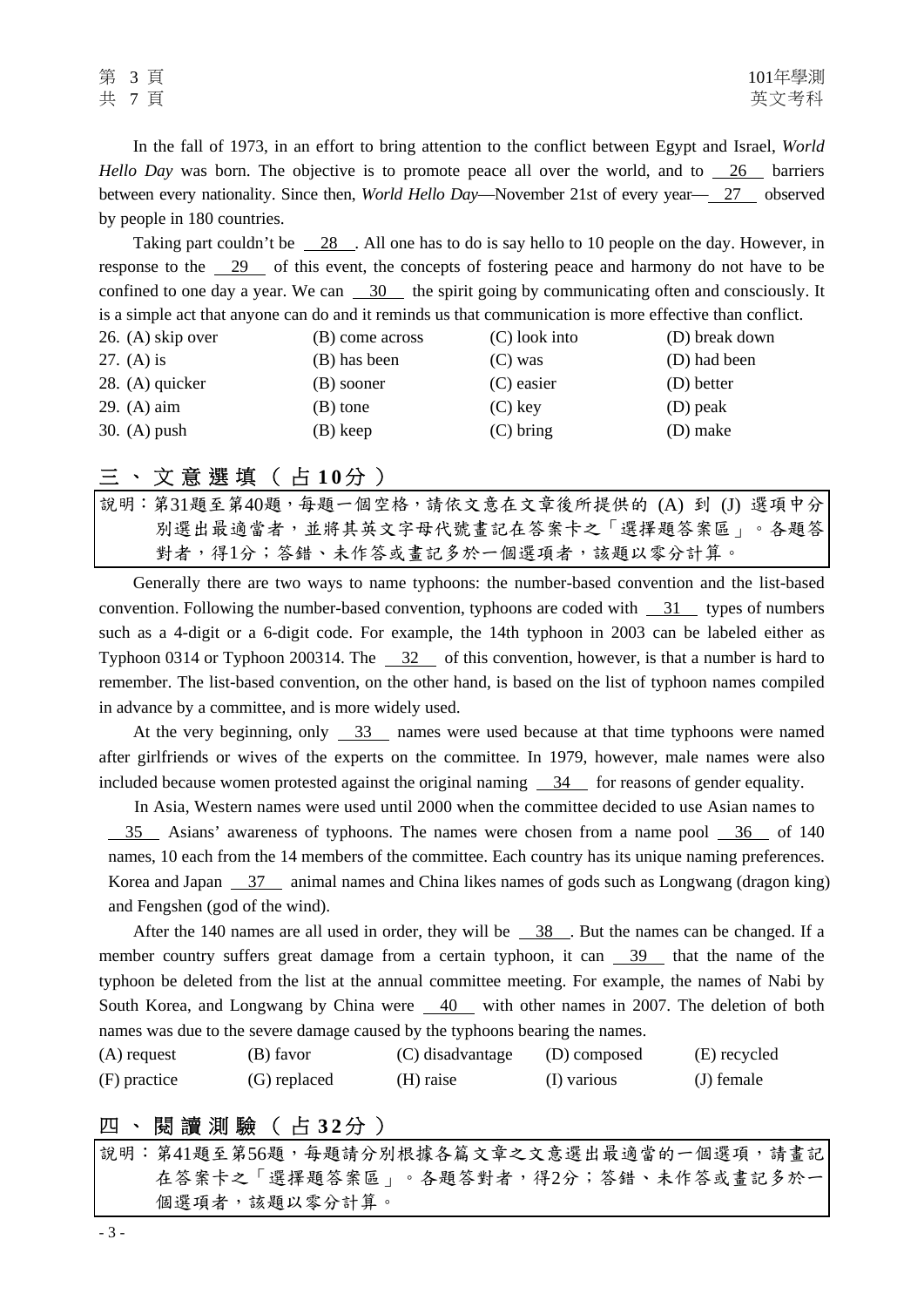#### 41-44 為題組

The kilt is a skirt traditionally worn by Scottish men. It is a tailored garment that is wrapped around the wearer's body at the waist starting from one side, around the front and back and across the front again to the opposite side. The overlapping layers in front are called "aprons." Usually, the kilt covers the body from the waist down to just above the knees. A properly made kilt should not be so loose that the wearer can easily twist the kilt around the body, nor should it be so tight that it causes bulging of the fabric where it is buckled. Underwear may be worn as one prefers.

One of the most distinctive features of the kilt is the pattern of squares, or sett, it exhibits. The association of particular patterns with individual families can be traced back hundreds of years. Then in the Victorian era (19th century), weaving companies began to systematically record and formalize the system of setts for commercial purposes. Today there are also setts for States and Provinces, schools and universities, and general patterns that anybody can wear.

The kilt can be worn with accessories. On the front apron, there is often a kilt pin, topped with a small decorative family symbol. A small knife can be worn with the kilt too. It typically comes in a very wide variety, from fairly plain to quite elaborate silver- and jewel-ornamented designs. The kilt can also be worn with a sporran, which is the Gaelic word for pouch or purse.

- 41. What's the proper way of wearing the kilt?
	- (A) It should be worn with underwear underneath it.
	- (B) It should loosely fit on the body to be turned around.
	- (C) It should be long enough to cover the wearer's knees.
	- (D) It should be wrapped across the front of the body two times.
- 42. Which of the following is a correct description about setts?
	- (A) They were once symbols for different Scottish families.
	- (B) They were established by the government for business purposes.
	- (C) They represented different States and Provinces in the 19th century.
	- (D) They used to come in one general pattern for all individuals and institutions.

43. Which of the following items is **NOT** typically worn with the kilt for decoration?

- $(A)$  A pin. (B) A purse. (C) A ruby apron. (D) A silver knife.
- 44. What is the purpose of this passage?
	- (A) To introduce a Scottish garment. (B) To advertise a weaving pattern.
	- (C) To persuade men to wear kilts. (D) To compare a skirt with a kilt.

#### 45-48 為題組

Wesla Whitfield, a famous jazz singer, has a unique style and life story, so I decided to see one of her performances and interview her for my column.

I went to a nightclub in New York and watched the stage lights go up. After the band played an introduction, Wesla Whitfield wheeled herself onstage in a wheelchair. As she sang, Whitfield's voice was so powerful and soulful that everyone in the room forgot the wheelchair was even there.

At 57, Whitfield is small and pretty, witty and humble, persistent and philosophical. Raised in California, Whitfield began performing in public at age 18, when she took a job as a singing waitress at a pizza parlor. After studying classical music in college, she moved to San Francisco and went on to sing with the San Francisco Opera Chorus.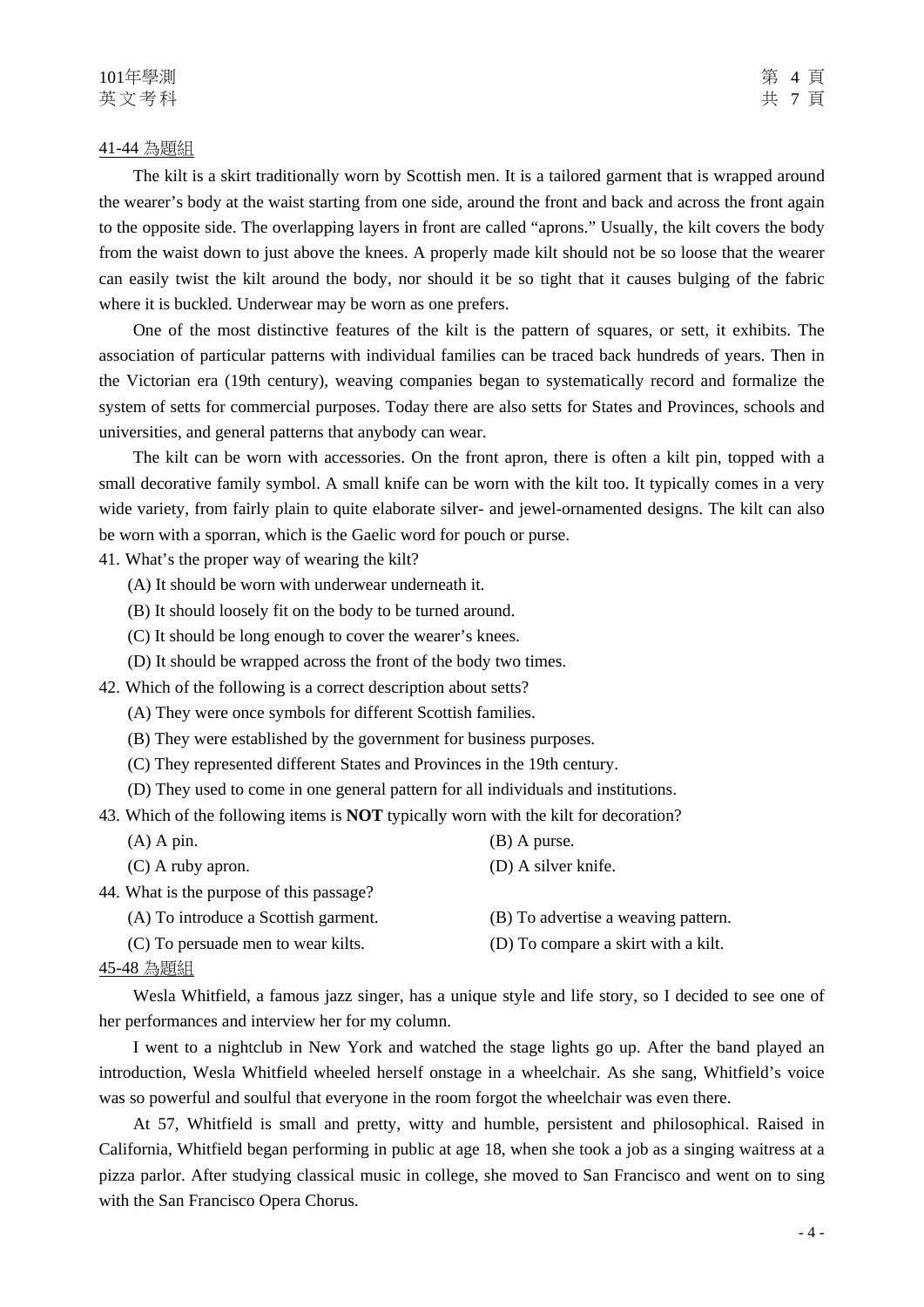Walking home from rehearsal at age 29, she was caught in the midst of a random shooting that left her paralyzed from the waist down. I asked how she dealt with the realization that she'd never walk again, and she confessed that initially she didn't want to face it. After a year of depression she tried to kill herself. She was then admitted to a hospital for treatment, where she was able to recover.

Whitfield said she came to understand that the only thing she had lost in this misfortunate event was the ability to walk. She still possessed her most valuable asset—her mind. Pointing to her head, she said, "Everything important is in here. The only real disability in life is losing your mind." When I asked if she was angry about what she had lost, she admitted to being frustrated occasionally, "especially when everybody's dancing, because I love to dance. But **when that happens** I just remove myself so I can focus instead on what I can do."

45. In which of the following places has Wesla Whitfield worked?

- (A) A college. (B) A hospital.
- (C) A pizza parlor. (D) A news agency.

46. What does "**when that happens**" mean in the last paragraph?

(A) When Wesla is losing her mind.

- (B) When Wesla is singing on the stage.
- (C) When Wesla is going out in her wheelchair.
- (D) When Wesla is watching other people dancing.

47. Which of the following statements is true about Wesla Whitfield's physical disability?

- (A) It was caused by a traffic accident.
- (B) It made her sad and depressed at first.
- (C) It seriously affected her singing career.
- (D) It happened when she was a college student.
- 48. What advice would Wesla most likely give other disabled people?
	- (A) Ignore what you have lost and make the best use of what you have.
	- (B) Be modest and hard-working to earn respect from other people.
	- (C) Acquire a skill so that you can still be successful and famous.
	- (D) Try to sing whenever you feel upset and depressed.

#### 49-52 為題組

Forks trace their origins back to the ancient Greeks. Forks at that time were fairly large with two tines that aided in the carving of meat in the kitchen. The tines prevented meat from twisting or moving during carving and allowed food to slide off more easily than it would with a knife.

By the 7th century A.D., royal courts of the Middle East began to use forks at the table for dining. From the 10th through the 13th centuries, forks were fairly common among the wealthy in Byzantium. In the 11th century, a Byzantine wife brought forks to Italy; however, they were not widely adopted there until the 16th century. Then in 1533, forks were brought from Italy to France. The French were also slow to accept forks, for using them was thought to be awkward.

In 1608, forks were brought to England by Thomas Coryate, who saw them during his travels in Italy. The English first ridiculed forks as being unnecessary. "Why should a person need a fork when God had given him hands?" they asked. Slowly, however, forks came to be adopted by the wealthy as a symbol of their social status. They were prized possessions made of expensive materials intended to impress guests. By the mid 1600s, eating with forks was considered fashionable among the wealthy British.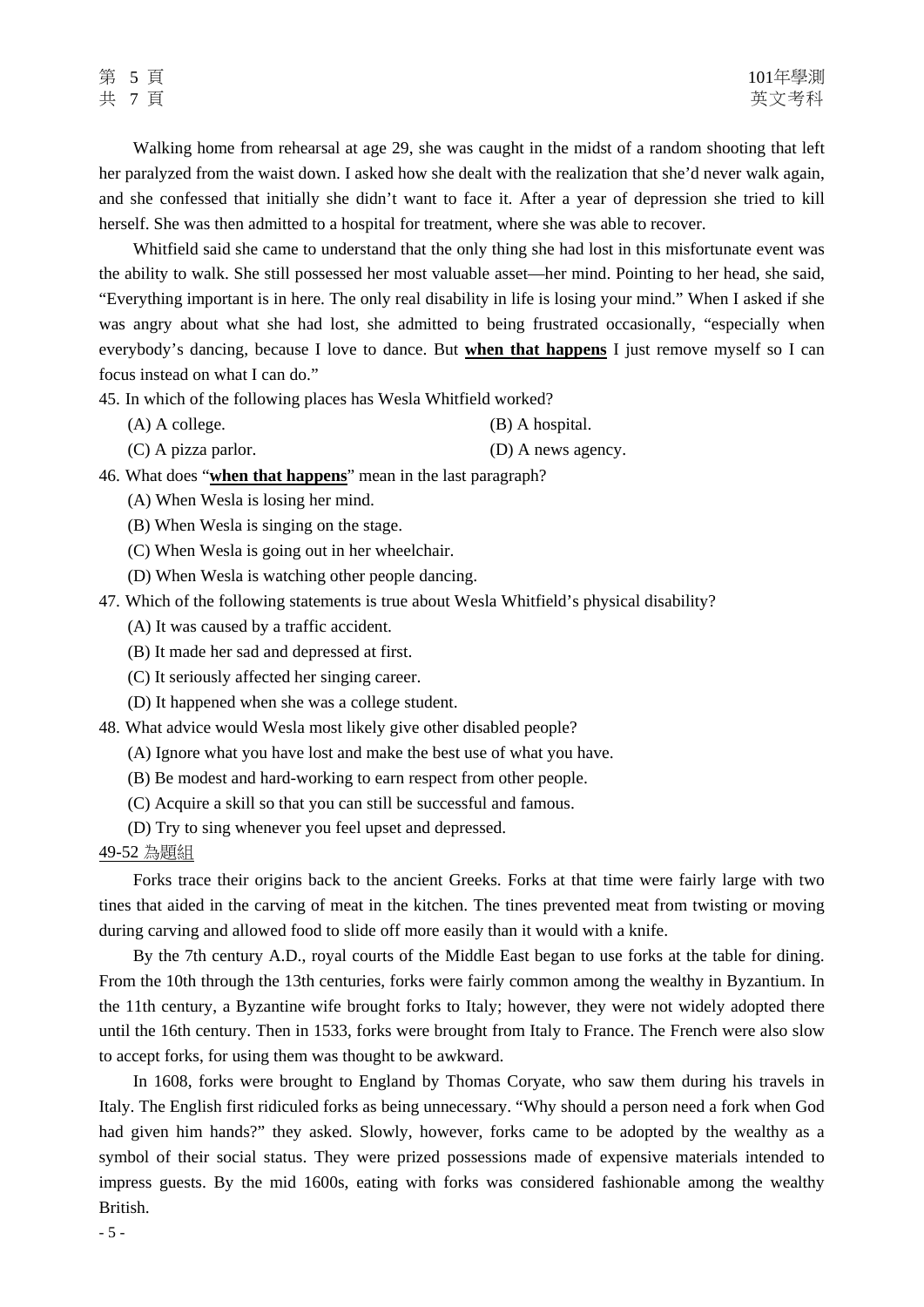Early table forks were modeled after kitchen forks, but small pieces of food often fell through the two tines or slipped off easily. In late 17th century France, larger forks with four curved tines were developed. The additional tines made diners less likely to drop food, and the curved tines served as a scoop so people did not have to constantly switch to a spoon while eating. By the early 19th century, four-tined forks had also been developed in Germany and England and slowly began to spread to America.

- 49. What is the passage mainly about?
	- (A) The different designs of forks.
	- (B) The spread of fork-aided cooking.
	- (C) The history of using forks for dining.
	- (D) The development of fork-related table manners.
- 50. By which route did the use of forks spread?
	- (A) Middle East $\rightarrow$ Greece $\rightarrow$ England $\rightarrow$ Italy $\rightarrow$ France
	- (B) Greece $\rightarrow$ Middle East $\rightarrow$ Italy $\rightarrow$ France $\rightarrow$ England
	- (C) Greece $\rightarrow$ Middle East $\rightarrow$ France $\rightarrow$ Italy $\rightarrow$ Germany
	- (D) Middle East $\rightarrow$ France $\rightarrow$ England $\rightarrow$ Italy $\rightarrow$ Germany
- 51. How did forks become popular in England?
	- (A) Wealthy British were impressed by the design of forks.
	- (B) Wealthy British thought it awkward to use their hands to eat.
	- (C) Wealthy British gave special forks to the nobles as luxurious gifts.
	- (D) Wealthy British considered dining with forks a sign of social status.
- 52. Why were forks made into a curved shape?
	- (A) They could be used to scoop food as well.
	- (B) They looked more fashionable in this way.
	- (C) They were designed in this way for export to the US.
	- (D) They ensured the meat would not twist while being cut.

#### 53-56 為題組

Animals are a favorite subject of many photographers. Cats, dogs, and other pets top the list, followed by zoo animals. However, because it's hard to get them to sit still and "perform on command," some professional photographers refuse to photograph pets.

One way to get an appealing portrait of a cat or dog is to hold a biscuit or treat above the camera. The animal's longing look toward the food will be captured by the camera, but the treat won't appear in the picture because it's out of the camera's range. When you show the picture to your friends afterwards, they'll be impressed by your pet's loving expression.

If you are using fast film, you can take some good, quick shots of a pet by simply snapping a picture right after calling its name. You'll get a different expression from your pet using this technique. Depending on your pet's mood, the picture will capture an interested, curious expression or possibly a look of annoyance, especially if you've awakened it from a nap.

Taking pictures of zoo animals requires a little more patience. After all, you can't wake up a lion! You may have to wait for a while until the animal does something interesting or moves into a position for you to get a good shot. When photographing zoo animals, don't get too close to the cages, and never tap on the glass or throw things between the bars of a cage. Concentrate on shooting some good pictures, and always respect the animals you are photographing.